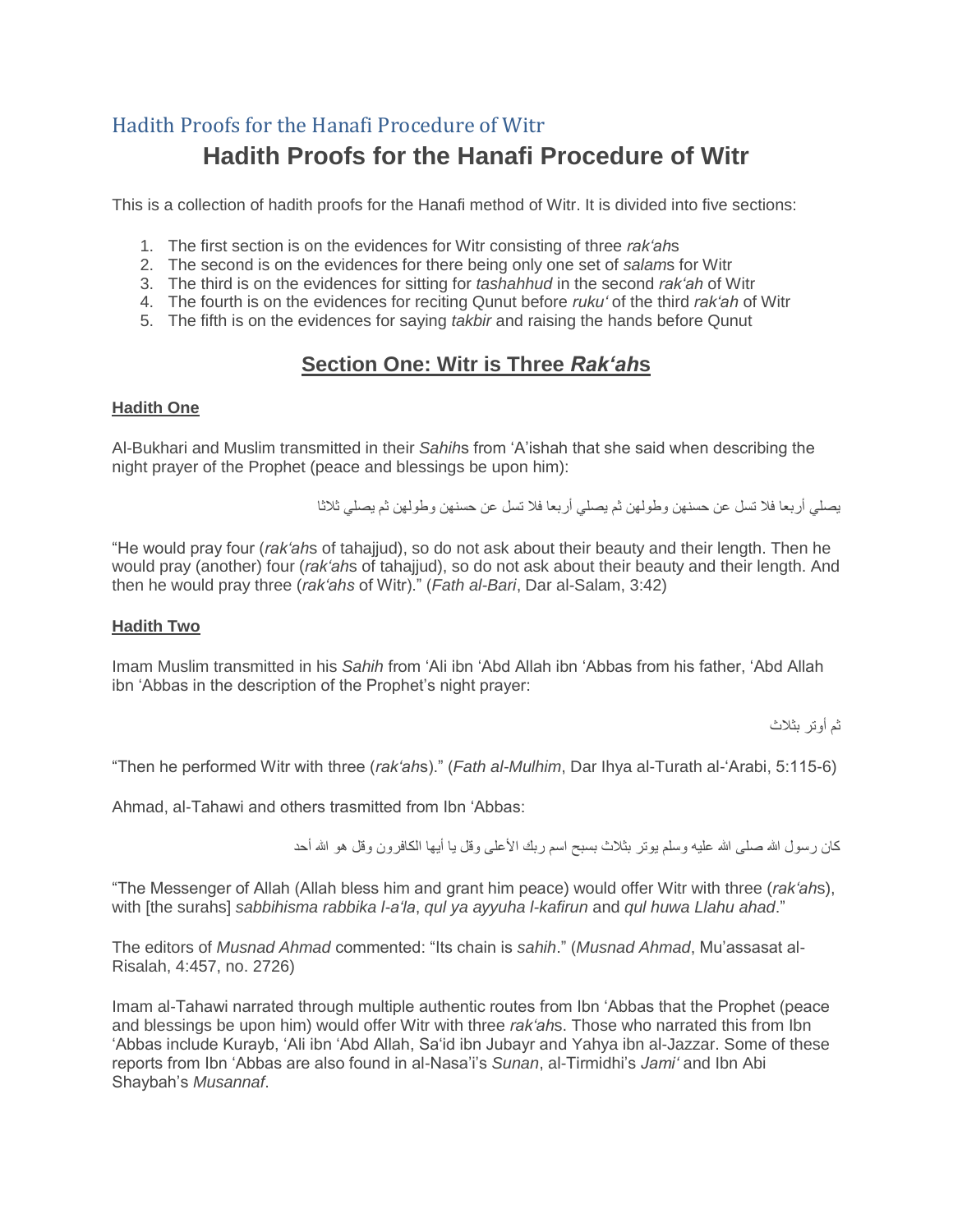Hence, it is established from 'A'ishah and Ibn 'Abbas (may Allah be pleased with them), two of the most knowledgeable companions about the Prophet's night-prayer, that he offered three *rak'ah*s of Witr. More narrations from them are documented below.

## **Hadith Three**

Ahmad, Abu Dawud and al-Tahawi reported that 'Abd Allah ibn Abi Qays asked 'A'ishah how many (*rak'ah*s) did the Messenger of Allah (peace and blessings be upon him) pray for Witr, and she replied:

كان يوتر بأربع وثالث وست وثالث وثمان وثالث وعشر وثالث

"He would perform Witr with four and three, six and three, eight and three and ten and three."

The editors of *Musnad Ahmad* said: "Its chain is *sahih* according to the criterion of Muslim." (*Musnad Ahmad*, 42:81, no. 25159)

In this narration, 'A'ishah describes different practices of the Prophet (peace and blessings be upon him) in his night prayer. Sometimes he would offer four *rak'ah*s (of *tahajjud*), at other times six, at other times eight and at other times ten, but in all cases he would add three *rak'ah*s (of Witr). The additional three *rak'ah*s are the actual Witr prayer, while the other*rak'ah*s are of the optional night prayer. In hadith terminology, often "*witr*" is used for the sum total of the night prayer and Witr itself. This narration makes it clear that the three*rak'ah*s are distinguished from the other set of prayers.

## **Hadith Four**

Ibn Abi Shaybah, Ahmad and al-Nasa'i transmitted from Ibn 'Umar that the Prophet (peace and blessings be upon him) said:

صالة المغرب وتر النهار

"Maghrib prayer is the Witr of the day."

Hafiz al-'Iraqi sourced it to Ahmad in *Takhrij al-Ihya'* and said its chain is *sahih* (footnotes to*Musannaf Ibn Abi Shaybah*, Dar Qurtubah, 4:466, no. 6773).

'Allamah Badr al-Din al-'Ayni said: "The chain is according to the criterion of the two *shaykh*s (i.e. Bukhari and Muslim)." (*Nukhab al-Afkar*, Dar al-Nawadir, 5:100)

Imam Muhammad ibn al-Hasan al-Shaybani, one of the foremost students of Imam Abu Hanifah, said after narrating these words in his *Muwatta'* as a *mawquf* narration from Ibn 'Umar: "For the one who considers Maghrib prayer the Witr of the day – as Ibn 'Umar said – it ought to be that the Witr of the night prayer is similar to it." (*al-Ta'liq al-Mumajjad*, Dar al-Qalam, 1:647)

## **Hadith Five**

Imam al-Tahawi narrated with his chain from 'Uqbah ibn Muslim: "I asked 'Abd Allah ibn 'Umar about Witr, and he said: 'Do you know the Witr of the Day?' I said: 'Yes, Maghrib prayer.' He said: 'You have spoken the truth.'" (*Sharh Ma'ani al-Athar*, Maktabah Haqqaniyyah, 1:197)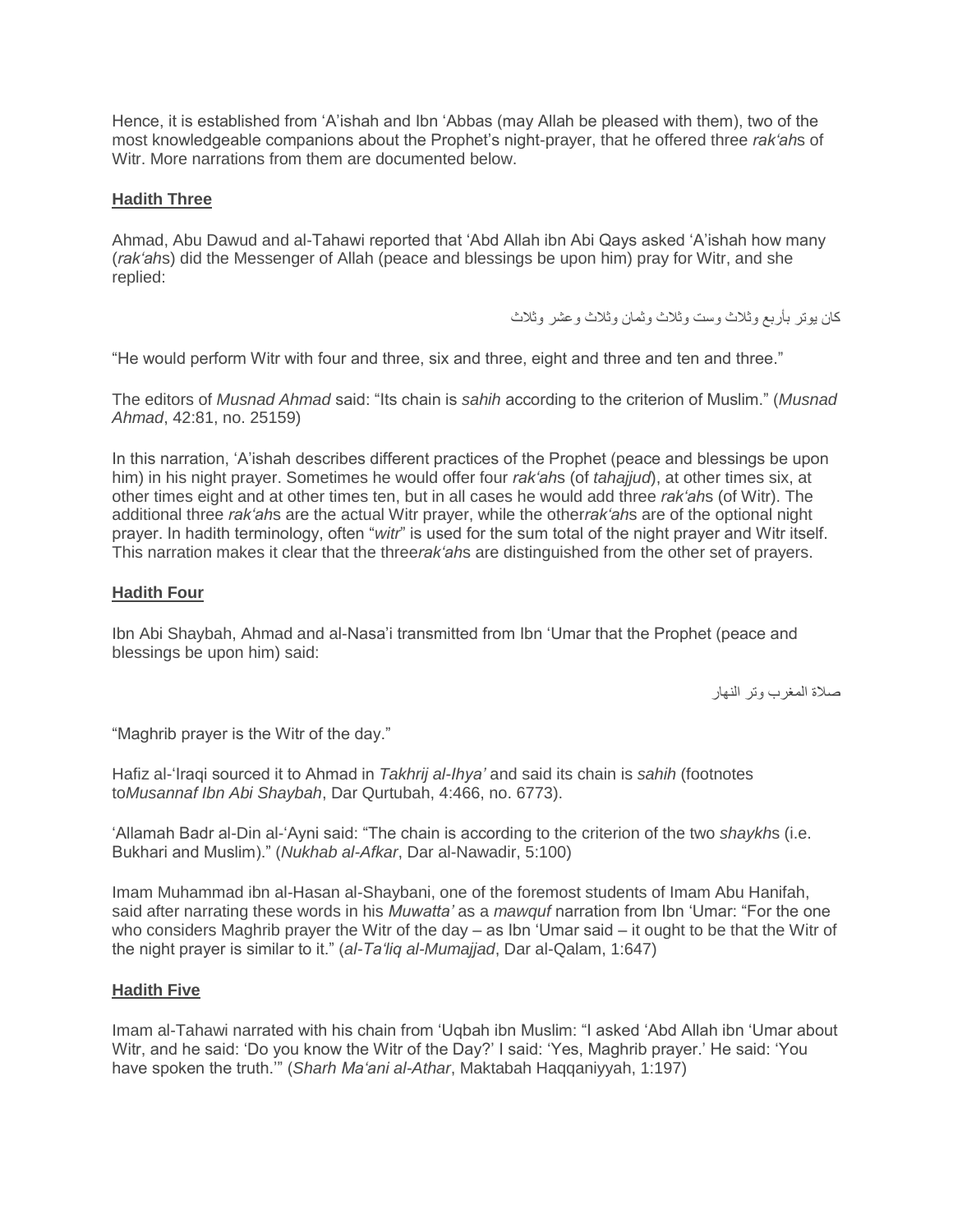Regarding the chain, 'Allamah Badr al-Din al-'Ayni said in his commentary of *Sharh Maani al-Athar* called *Nukhab al-Afkar*: "He transmitted it with a *sahih* Egyptian chain." (*Nukhab al-Afkar*,5:19)

Al-Tahawi then comments: "Do you not see that when 'Uqbah asked Ibn 'Umar about Witr, he said, 'Do you know the Witr of the day?' Meaning, it is like it. And in this is what informs you that Witr was three (*rak'ah*s) according to Ibn 'Umar like Maghrib prayer, since he made his answer to one asking about the Witr of the night, 'Do you know the Witr of the day, Maghrib prayer?'" (*Sharh Ma'ani Athar*, 1:197)

This corroborates the above narration.

## **Hadith Six**

Imam Muhammad ibn al-Hasan al-Shaybani narrates:

أخبرنا عبد الرحمن بن عبد الله المسعودي عن عمرو بن مرة عن أبي عبيدة قال: قال عبد الله بن مسعود: الوتر ثلاث كثلاث المغرب

'Abd al-Rahman ibn 'Abd Allah (ibn 'Utbah) al-Mas'udi reported to us from 'Amr ibn Murrah from Abu 'Ubaydah, he said: 'Abd Allah ibn Mas'ud said: "Witr is three like the three of Maghrib." (*al-Ta'liq al-Mumajjad*, 2:15)

This is an authentic chain except that it is uncertain whether Abu 'Ubaydah heard from his father, Ibn Mas'ud. Nonetheless, this report has another authentic route free of any defects also narrated by Muhammad:

حدثنا أبو معاوية المكفوف عن الأعمش عن مالك بن الحارث عن عبد الرحمن بن يزيد عن عبد الله بن مسعود قال: الوتر ثلاث كصلاة المغرب

This report comes via the route of al-A'mash from Malik ibn al-Harith from 'Abd al-Rahman ibn Yazid from'Abd Allah ibn Mas'ud that he said, "Witr is three like Maghrib prayer." Al-Tahawi also narrated it via the same route through two chains, and al-'Ayni said: "He transmitted it via two *sahih* routes." (*Nukhab al-Afkar*, 5:107) Ibn Abi Shaybah also transmitted it via this chain in his *Musannaf* (no. 6779, 6889) as did 'Abd al-Razzaq in his *Musannaf* (no. 4635).

#### **Hadith Seven**

The above report was also narrated as a *marfu'* hadith from the Prophet (peace and blessings be upon him), that he said:

وتر الليل ثالث كوتر النهار صالة المغرب

"The Witr of the night is three, like the Witr of the day, Maghrib prayer."

Al-Daraqutni reported it in his *Sunan* (no. 1653). All the narrators in his chain are reliable except Yahya ibn Zakariyya ibn Abi l-Hawajib who al-Daraqutni declared weak. However, Ibn Hibban included Yahya ibn Zakariyya in his *Kitab al-Thiqat* (a book on reliable narrators) which somewhat elevates his status. Nonetheless, despite the weakness of this narration it is supported by the authentic narration from the Prophet (peace be upon him) quoted previously (hadith four) and from the authentic statements of Ibn Mas'ud and Ibn 'Umar that compare the Maghrib prayer with Witr.

#### **Hadith Eight**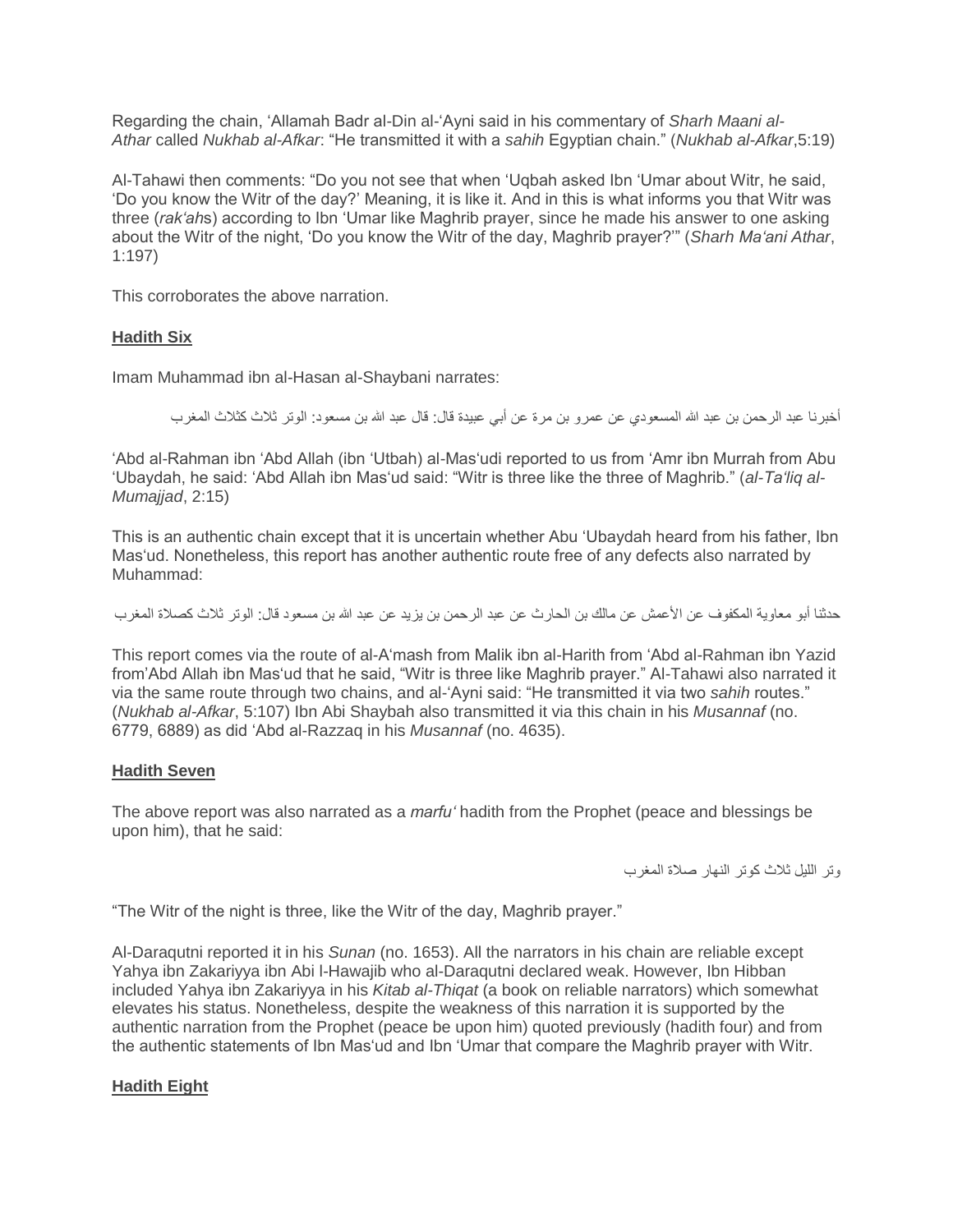Al-Tahawi and Ibn Majah narrate with their chains from 'Amir al-Sha'bi that he said:

سألت ابن عباس وابن عمر: كيف كان صلاة رسول الله صلى الله عليه وسلم بالليل؟ فقال: ثلاث عشرة ركعة، ثمان ويوتر بثلاث وركعتين بعد الفجر

"I asked Ibn 'Abbas and Ibn 'Umar: 'How was the prayer of the Messenger of Allah (peace and blessings be upon him) in the night?' He said: 'Thirteen *rak'ah*s: eight (optional) and he performed Witr with three (*rak'ah*s) and two *rak'ah*s after dawn (for the Sunnah of Fajr).'"

Al-'Ayni comments that the chain is "*sahih* according to the criterion of the two *shaykh*s (Bukhari and Muslim." (*Nukhab al-Afkar*, 5:21)

## **Hadith Nine**

Imam Muhammad narrated in his *Muwatta'*:

أخبرنا أبو حنيفة: حدثنا أبو جعفر قال: كان رسول الله صلى الله عليه وسلم يصلي ما بين صلاة العشاء إلى صلاة الصبح ثلاث عشر ركعة ثماني ركعات تطوعا وثالث ركعات الوتر وركعتي الفجر

"Abu Hanifah reported to us: Abu Ja'far narrated to us, he said: The Messenger of Allah (Allah bless him and grant him peace) would pray 13 *rak'ah*s between 'Isha prayer and dawn prayer: 8 optional *rak'ah*s, three *rak'ah*s Witr and two *rak'ah*s of Fajr (Sunnah)." (*Muwatta'* no. 259)

This is an authentic *mursal* chain. A *mursal* hadith is one in which a Tabi'i narrates directly from the Prophet (peace be upon him) without mentioning his source. Abu Ja'far is Muhammad ibn 'Ali ibn Husayn ibn 'Ali al-Baqir (56 – 114 H), a descendent of the Prophet (peace be upon him) whose narrations are found in all six of the famous collections of hadith. *Mursal* reports are a proof (*hujjah*) according to the majority of jurists. Evenso, it is supported by the authentic narration quoted above.

## **Hadith Ten**

Al-Tahawi narrates with his chain from Abu l-'Aliyah:

علمنا أصبحاب محمد صلى الله عليه وسلم أن الوتر مثل صلاة المغرب غير أنا نقرأ فى الثالثة فهذا وتر الليل وهذا وتر النهار

"The Companions of Muhammad (Allah bless him and grant him peace) taught us that Witr is equivalent to Maghrib prayer, except that we recite in the third (*rak'ah*). Thus, this is the Witr of the night and this (i.e. Maghrib) is the Witr of the day."

'Allamah al-Nimawi said its isnad is *sahih* (Quoted in *I'la al-Sunan*, 6:45).

Abu l-'Aliyah is the agnomen of Rufay' ibn Mihran (d. 93). He was a very senior Tabi'i, whose narrations can be found in all six famous collections of hadith. He was born in the lifetime of Prophet (peace be upon him) and accepted Islam in the period of Abu Bakr (may Allah be pleased with him). He heard from many senior Sahabah including 'Umar, 'Ali, Ibn Mas'ud and Ubayy ibn Ka'b.

The fact that a large group of Sahabah taught that Witr is similar to Maghrib illustrates that this was something well-known and accepted in the earliest generation of Islam. "Except that we recite in the third (*rak'ah*)" means that unlike Maghrib prayer, in the Witr prayer, the worshipper recites a portion of the Qur'an after completing Surah al-Fatihah in the third*rak'ah*.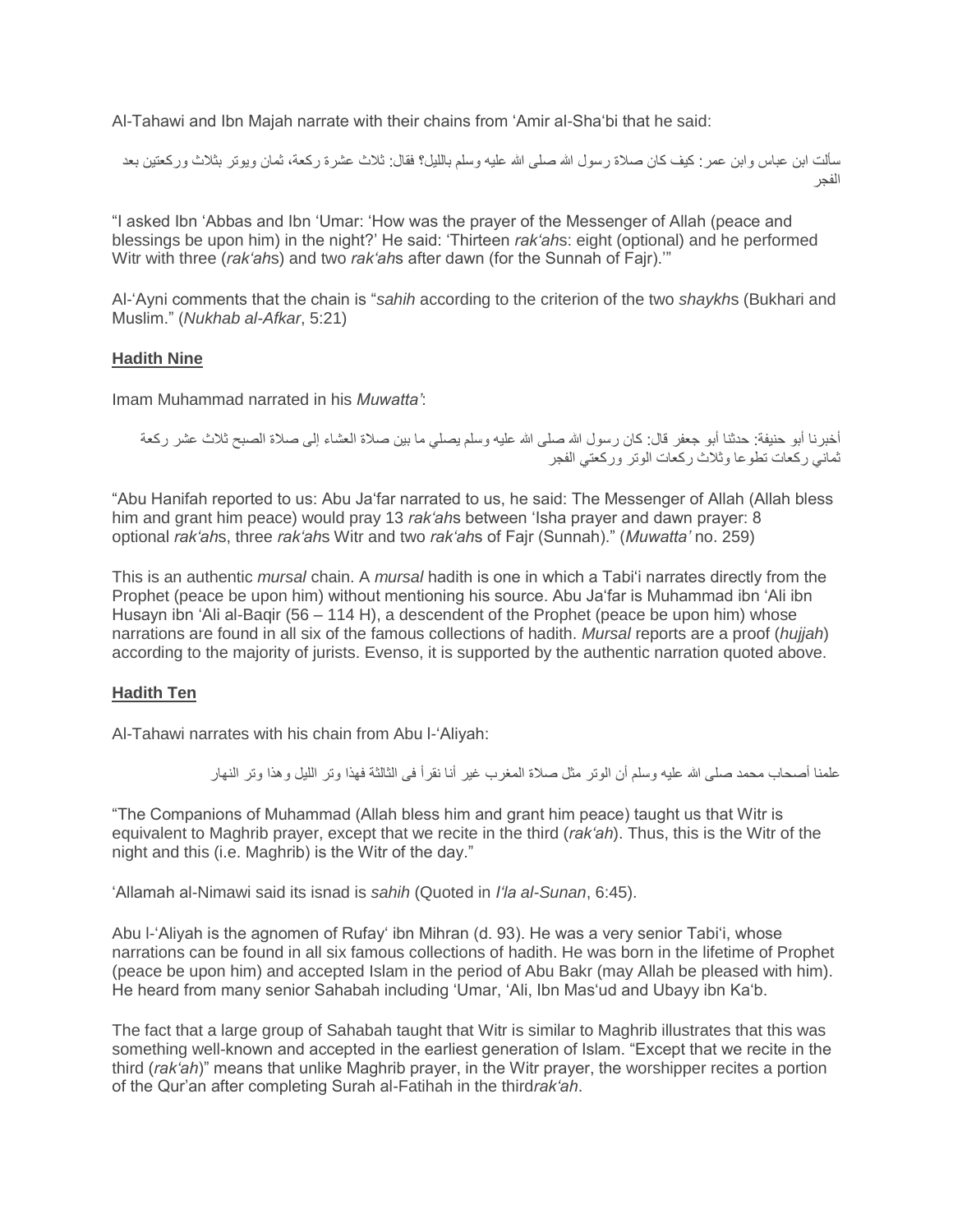Abu al-'Aliayh would give fatwa on what he learnt from the Sahabah, and would say: "Do (in Witr) as you do in Maghrib," as reported by Ibn Abi Shaybah in his *Musannaf* (no. 6909) with an authentic chain.

## **Hadith Eleven**

Al-Tahawi and Ibn Abi Shaybah narrated with their chains to Anas ibn Malik that he said:

الوتر ثالث ركعات

"Witr is three *rak'ah*s."

And his student Humayd narrates that Anas "would offer Witr with three *rak'ah*s." Al-'Ayni said the chain is *sahih* (*Nukhab al-Akfar*, 5:108) Ibn Hajar al-'Asqalani also said its chain is*sahih* (*al-Dirayah*, quoted in *I'la Sunan*, 6:44)

'Abd al-Razzaq reported from his teacher, Ma'mar ibn Rashid, from Thabit al-Bunani that he said:

صليت مع أنس وبت عنده قال: فرأيته يصلي مثنى مثنى حتى إذا كان في آخر صالته أوتر بثالث مثل مغرب

"I prayed with Anas and I spent the night with him, and I saw him praying two, two (*rak'ah*s) until when he was at the end of his prayer, he performed Witr with three (*rak'ah*s) like Maghrib." (*Musannaf 'Abd al-Razzaq*, no. 4636, 4662, 4663)

This is an authentic chain.

#### **Hadith Twelve**

Ibn Abi Shaybah narrated in his *Musannaf* (no. 6891) with an authentic chain that 'Umar buried Abu Bakr in the night and then entered the mosque and offered Witr in three *rak'ah*s. Al-Tahawi narrates more details of this incident (see section two, hadith four below).

'Abd al-Razzaq also narrates it with the same chain (no. 4639), and adds: "(Many) people from the Muslims performed Witr with him (i.e. behind him)."

This proves that a large group of Sahabah approved of the Witr that he performed.

#### **Hadith Thirteen**

Ibn Abi Shaybah narrated in his *Musannaf* (no. 6898):

حدثنا عباد بن العوام عن العالء بن المسيب عن أبيه عن عائشة قالت: ال توتر بثالث بتر، صل قبلها ركعتين أو أربعا

'Abbad ibn al-'Awwam narrated to us from al-'Ala' ibn al-Musayyab from his father (al-Musayyab ibn Rafi') from 'A'ishah, she said: "Do not perform Witr with three (*rak'ah*s), cut-off. Pray before it [at least] two *rak'ah*s or four."

The narrators of this chain are all trustworthy, but it is uncertain whether al-Musayyab heard from 'A'ishah.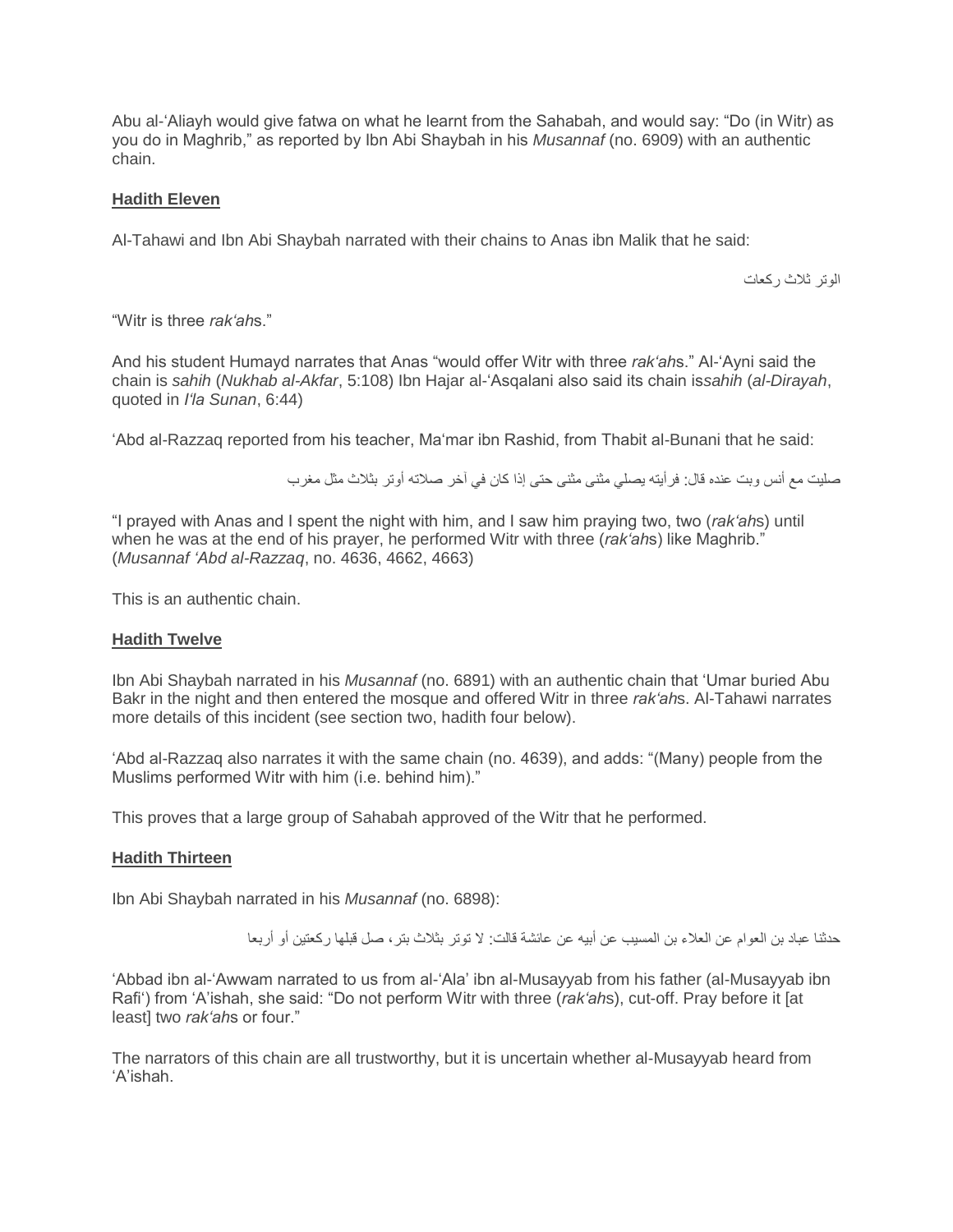This proves that 'A'ishah regarded Witr as a three-*rak'ah* prayer, but disliked that it is "cut off" and not preceded by optional prayers. This is also the explanation of the hadith quoted by opponents of the Hanafi view which states that the Prophet (peace be upon him) forbade making Witr resemble Maghrib and to pray five or seven or nine *rak'ah*s. The meaning of this hadith is that unlike the three *rak'ah*s of Maghrib which is not normally preceded by optional prayers, it is recommended to offer optional prayers before Witr. This does not negate that the Witr itself consists of three *rak'ah*s.

## **Hadith Fourteen**

'A'ishah said:

كان رسول الله صلى الله عليه وسلم يوتر بثلاث

Al-Hakim (1:305) transmitted it and said it is authentic according to the criteria of al-Bukhari and Muslim and al-Dhahabi agreed (footnotes to *Musannaf Ibn Abi Shaybah*, 4:494).

#### **Hadith Fifteen**

Ibn Abi Shaybah in his *Musannaf* (no. 6943), Ahmad, al-Tahawi and al-Nasa'i narrated with their chains from the Sahabi, 'Abd al-Rahman ibn Abza:

أن رسول الله صلى الله عليه وسلم كان يقرأ في وتره بسبح اسم ربك الأعلى وقل يا أيها الكافرون وقل هو الله أحد فإذا سلم قال سبحن الملك القدوس

"The Messenger of Allah (Allah bless him and grant him peace) would recite in his Witr*sabbihisma rabbika l-a'la*, *qul ya ayyuha l-kafirun* and *qul huwa Llahu ahad*. Then when he said*salam*, he said *subhan al-malik al-quddus*."

Muhammad 'Awwamah said "the chain of the author (i.e. Ibn Abi Shaybah) is *sahih*." (footnote to *Musannaf Ibn Abi Shaybah*, 4:485)

This hadith also indicates that the Prophet (peace be upon him) would not say *salam* until after the three *rak'ah*s were complete, as the Sahabah said, "then when he said *salam*…" More proofs for this will be discussed in the next section.

#### **Hadith Sixteen**

Ibn Abi Shaybah also narrated with his chain from Ubayy ibn Ka'b (*Musannaf*, no 6960):

أن النبي صلى الله عليه وسلم كان يوتر ببسبح اسم ربك الأعلى وقل يا أيها الكافرون وقل هو الله أحد ويقول في آخر صلاته سبحان الملك القدوس

"The Prophet (Allah bless him and grant him peace) would perform Witr with *sabbihisma rabbika la'la*, *qul ya ayyuha l-kafirun* and *qul huwa Llahu ahad*, and he would say at the end of his prayer *subhan al-malik al-quddus*."

Al-Nasa'i, Ibn Majah and Abu Dawud also transmitted it. Muhammad 'Awwamah said, "The hadith is authentic." (*Musannaf Ibn Abi Shaybah*, 4:515)

'Abd al-Razzaq al-San'ani narrates that it was the practice of Ubayy ibn Ka'b to offer three*rak'ah*s of Witr (*Musannaf,* no. 4661)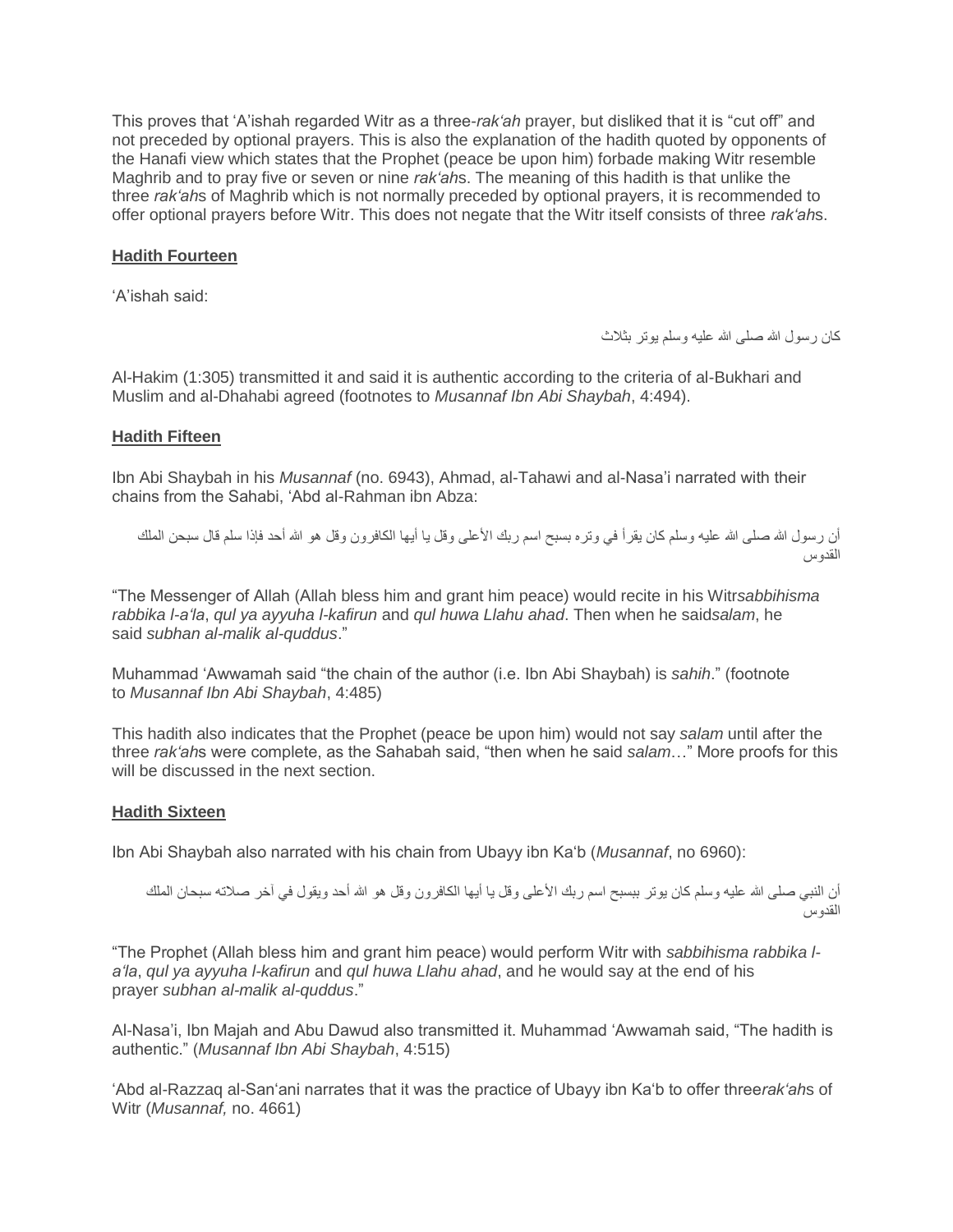## **Hadith Seventeen**

Imam al-Bukhari narrrated in his *Sahih* that al-Qasim ibn Muhammad said:

ورأينا أناسا منذ أدركنا يوترون بثالث

"We saw people ever since we reached maturity performing Witr with three (*rak'ah*s)." (*Fath al-Bari*, 2:616)

Al-Qasim ibn Muhammad, the grandson of Abu Bakr (may Allah be pleased with him), reached maturity approximately in the year 50 H. Thus, he witnessed the time of many Sahabah.

Note: The hadiths that say Witr is one *rak'ah* or five or seven or more *rak'ah*s are interpreted in light of the overwhelming evidence above which stipulate that Witr is three *rak'ah*s. By one *rak'ah* of Witr is intended one *rak'ah* that is joined to two preceding *rak'ah*s, and the reason one *rak'ah* is mentioned specifically is because it is that one *rak'ah* that renders the number of *rak'ah*s odd, and the literal meaning of "*witr*" is "odd." When a number more than three is mentioned, the meaning of "*witr*" is the entire night prayer, and not just the three*rak'ah*s of Witr.

## **Section Two: There is Only One Set of** *Salam***s at the End of Witr**

A difference of opinion arose from the time of the Sahabah whether Witr consists of two sets of *salam*s or or just one at the end. Famously, Ibn 'Umar held the former view although Ibn Hajar al- 'Asqalani explained that what is apparent from his practice is that he would normally pray three *rak'ah*s of Witr with one set of *salam*s, unless some need arose in which case he would say *salam* after two *rak'ah*s and after completing his need, add the final *rak'ah*to it (*Fath al-Bari*, quoted in *I'la al-Sunan*, 6:29).

The Hanafis favour the view that there is only one set of *salam*s at the end of Witr. This is proven from the practice of the Prophet (peace and blessings be upon him) and major Sahabah and Tabi'in as documented below.

#### **Hadith One**

Al-Nasa'i, Muhammad, al-Tahawi and Ibn Abi Shaybah (*Musannaf*, no. 6912) transmitted with the same chain (Sa'id ibn Abi 'Arubah from Qatadah from Zurarah ibn Abi Awfa from Sa'd ibn Hisham) that 'A'ishah said:

كان نبي الله صلى الله عليه وسلم لا يسلم في ركعتي الوتر

"The Prophet of Allah (Allah bless him and grant him peace) would not say *salam* in the two*rak'ah*s of Witr."

Al-Nawawi said of this hadith: "Al-Nasa'i narrated it with a *hasan* chain, and al-Bayhaqi narrated it in *al-Sunan al-Kubra* with a *sahih* chain." (*Sharh al-Muhadhdhab*, 3:513)

Al-Hakim also narrated it and said it is authentic according to criteria of al-Bukhari and Muslim and al-Dhahabi agreed.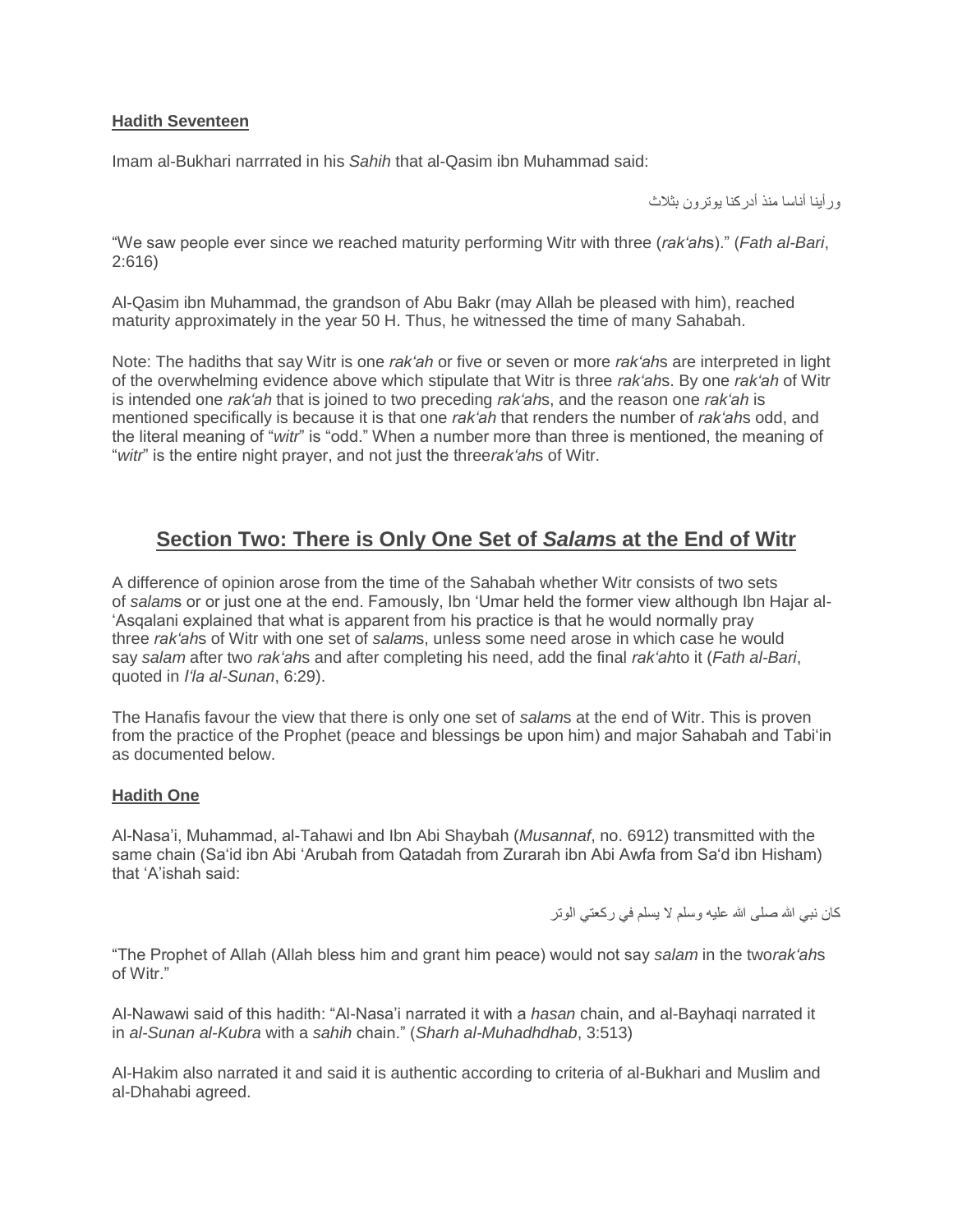## **Hadith Two**

Imam Ahmad narrated in his *Musnad*:

حدثنا أبو النضر حدثنا محمد يعني ابن راشد عن يزيد بن يعفر عن الحسن عن سعد بن هشام عن عائشة أن رسول الله صلى الله عليه وسلم كان إذا صلى العشاء دخل المنزل ثم صلى ركعتين ثم صلى بعدهما ركعتين أطول منهما ثم أوتر بثالث ال يفصل فيهن ثم صلى ركعتين وهو جالس

"Abu al-Nadr narrated to us: Muhammad – meaning, Ibn Rashid – narrated to us: from Yazid ibn Ya'fur from al-Hasan from Sa'd ibn Hisham from 'A'ishah that the Messenger of Allah (Allah bless him and grant him peace) would, when he prayed 'Isha', enter the house and then pray two *rak'ah*s, and then pray after them two *rak'ah*s lengthier than them, and then he performed Witr with three (*rak'ah*s) without creating a gap in them (i.e. in the three*rak'ah*s), and then he prayed two (optional) *rak'ah*s while he was sitting." (*Musnad Ahmad*, no. 25223)

The only fault in this chain is that there is disagreement over the narrator Yazid ibn Ya'fur, who was considered trustworthy (*thiqah*) by Ibn Hibban, and al-Daraqutni said, "he is considered." Hence, even if there is slight weekness in this chain, it can at the very least be considered a supporting evidence to the previous narration.

## **Hadith Three**

Al-Nasa'i narrated:

أخبرنا يحيى بن موسى قال: أخبرنا عبد العزيز بن خالد قال: حدثنا سعيد بن أبي عروبة عن قتادة عن عزرة عن سعيد بن عبد الرحمن بن أبزى عن أبيه عن أبي بن كعب قال: كان رسول الله صلى الله عليه وسلم يقرأ فى الوتّر بسبح اسم ربك الأعلى وفى الركعة الثانية بقل يا أيها الكافرون وفى الثالثة بقل هو الله أحد والا يسلم إلا في آخر هن

"Yahya ibn Musa reported to us, he said: 'Abd al-'Aziz ibn Khalid reported to us, he said: Sa'id ibn Abi 'Arubah narrated to us from Qatadah from 'Azrah from Sa'id ibn 'Abd al-Rahman ibn Abza from his father from Ubayy ibn Ka'b, he said: 'The Messenger of Allah would recite in Witr *sabbihisma rabbika l-a'la*, and in the second *rak'ah qul ya ayyuha l-kafirun* and in the third*qul huwa Llah*, and he would not say *salam* except at the end of these (three *rak'ah*s).'"

(*Sunan al-Nasa'i*, Qadimi Kutub Khanah, pp. 248-9)

Al-'Iraqi said its chain is *sahih* and al-Nimawi said it is *hasan*. (Quoted in *I'la al-Sunan*, 6:42)

#### **Hadith Four**

Al-Tahawi narrates:

```
حدثنا ابن أبي داود قال: ثنا يحيى بن سليمان الجعفي قال: أنا ابن وهب قال: أخبرني عمرو عن ابن أبي هالل عن ابن السباق عن المسور بن 
       مخرمة قال: دفنا أنا بكر ليال فقال: عمر إني لم أوتر، فقام وصففنا وراءه فصلى بنا ثالث ركعات لم يسلم إال في آخرهن
```
Ibn Abi Dawud narrated to us, he said: Yahya ibn Sulayman al-Ju'fi narrated to us, he said: Ibn Wahb reported to us, he said: 'Amr reported to me from Abu Hilal from Ibn al-Sabbaq from al-Miswar ibn Makhramah, he said: "We buried Abu Bakr in the night and 'Umar said, 'I have not performed Witr,' so he stood and we formed rows behind him. Then he prayed with us three *rak'ah*s and he did not say *salam* except at the end of them."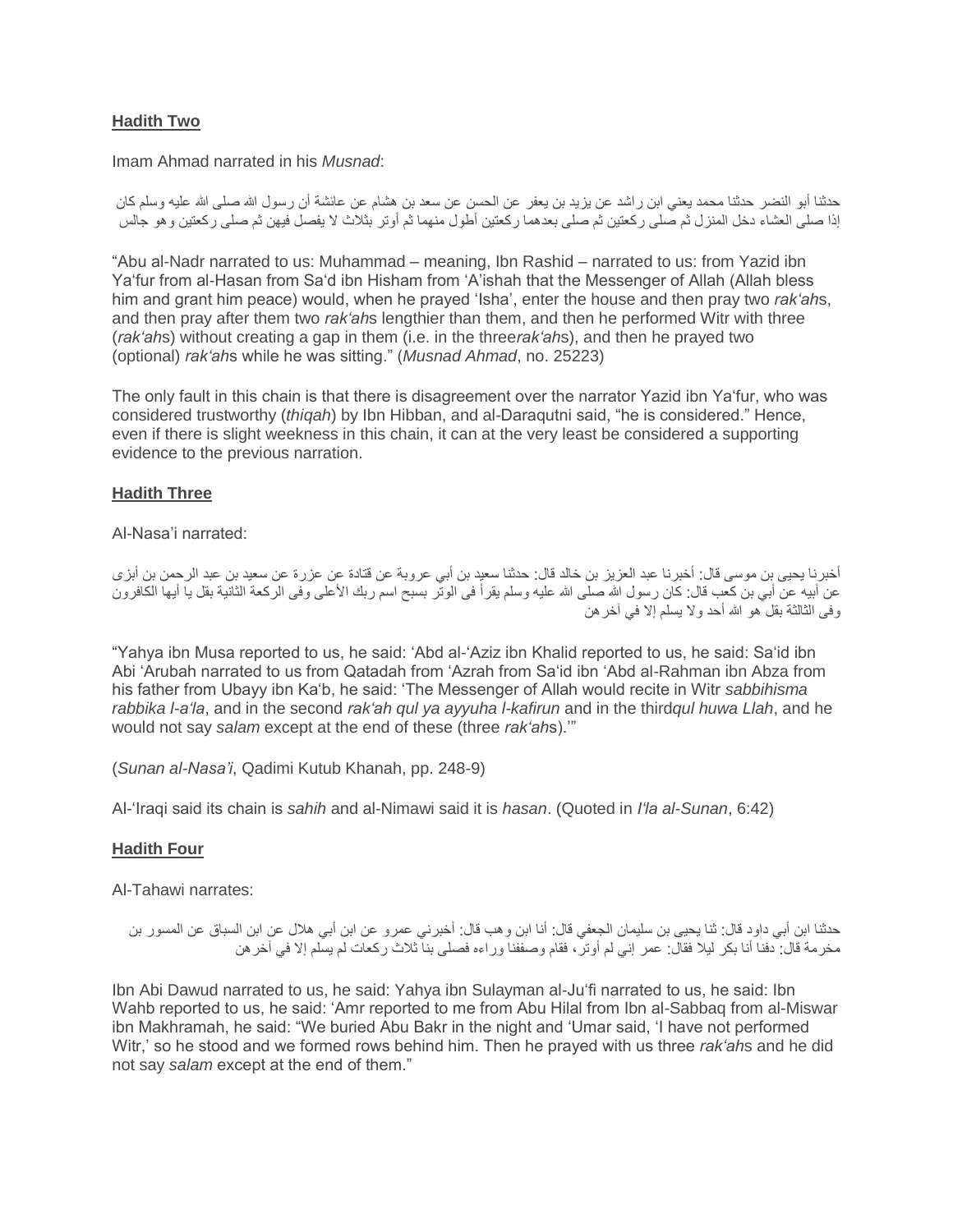Al-'Ayni said: "Its chain is *sahih* at the peak of authenticity." (*Nukhab al-Afkar*, 5:105) And al-Nimawi said its chain is *sahih*. (Quoted in *I'la al-Sunan*, 6:42)

The narrator, al-Miswar ibn Makhramah, was a Sahabi. 'Umar performed this Witr in the presence of a group of Sahabah.

## **Hadith Five**

Al-Tahawi and Ibn Abi Shaybah (*Musannaf*, no. 6910) narrated from Thabit (the student of Anas):

صلى بي أنس رضي الله عنه الوتر أنا عن يمينه وأم ولده خلفنا ثلاث ركعات لم يسلم إلا في آخر هن ظننت أنه يريد أن يعلمني

"Anas (may Allah be pleased with him) prayed Witr with me, me to his left and his *umm alwalad* (slave woman that bore his child) behind us, in three *rak'ah*s. He did not say *salam*except at the end of them. I thought that he wanted to teach me."

Al-'Ayni said its chain is *sahih*. (*Nukhab al-Afkar*, 5:108) Ibn Hajar al-'Asqalani also said its chain is *sahih* (*al-Dirayah*, quoted in *I'la Sunan*, 6:44)

Thabit suggests that Anas (may Allah be pleased with him) put great emphasis on this form of Witr as he felt he was trying to impart to him the correct way to offer it, which indicates that this was not something based on mere opinion but most probably what he received from the Prophet (peace and blessings be upon him) and senior companions.

## **Hadith Six**

'Abd al-Razzaq narrates from Ma'mar from Qatadah from al-Hasan that he said:

كان أبي بن كعب يوتر بثالث ال يسلم إال فى الثالثة مثل المغرب

"Ubayy ibn Kab would perform Witr with three (*rak'ah*s) and not say *salam* except in the third (*rak'ah*) just like Maghrib." (*Musannaf 'Abd al-Razzaq*, no. 4659)

Although the chain up to al-Hasan (al-Basri) is authentic, it is not established that al-Hasan al-Basri (22 – 110 H) met Ubayy ibn Kab (d. 30 H).

Note: The hadiths from the Prophet (peace be upon him) and his companions quoted in the first section that declare Witr akin to Maghrib also prove that there is only one set of *salam*s in Witr just like Maghrib.

## **The Practice of the Fuqaha from the Tabi'in**

Al-Tahawi narrated with an authentic chain that the seven major jurists of Madinah (from the Tabi'in) all opined that Witr is three *rak'ah*s and there is no *salam* except at the end. Al-Nimawi said its chain is *hasan*. (Quoted in *I'la Sunah*, 6:46)

He also reported from Abu al-Zinad that he said:

أثبت عمر بن عبد العزيز الوتر بالمدينة بقول الفقهاء ثالثا ال يسلم إال في آخرهن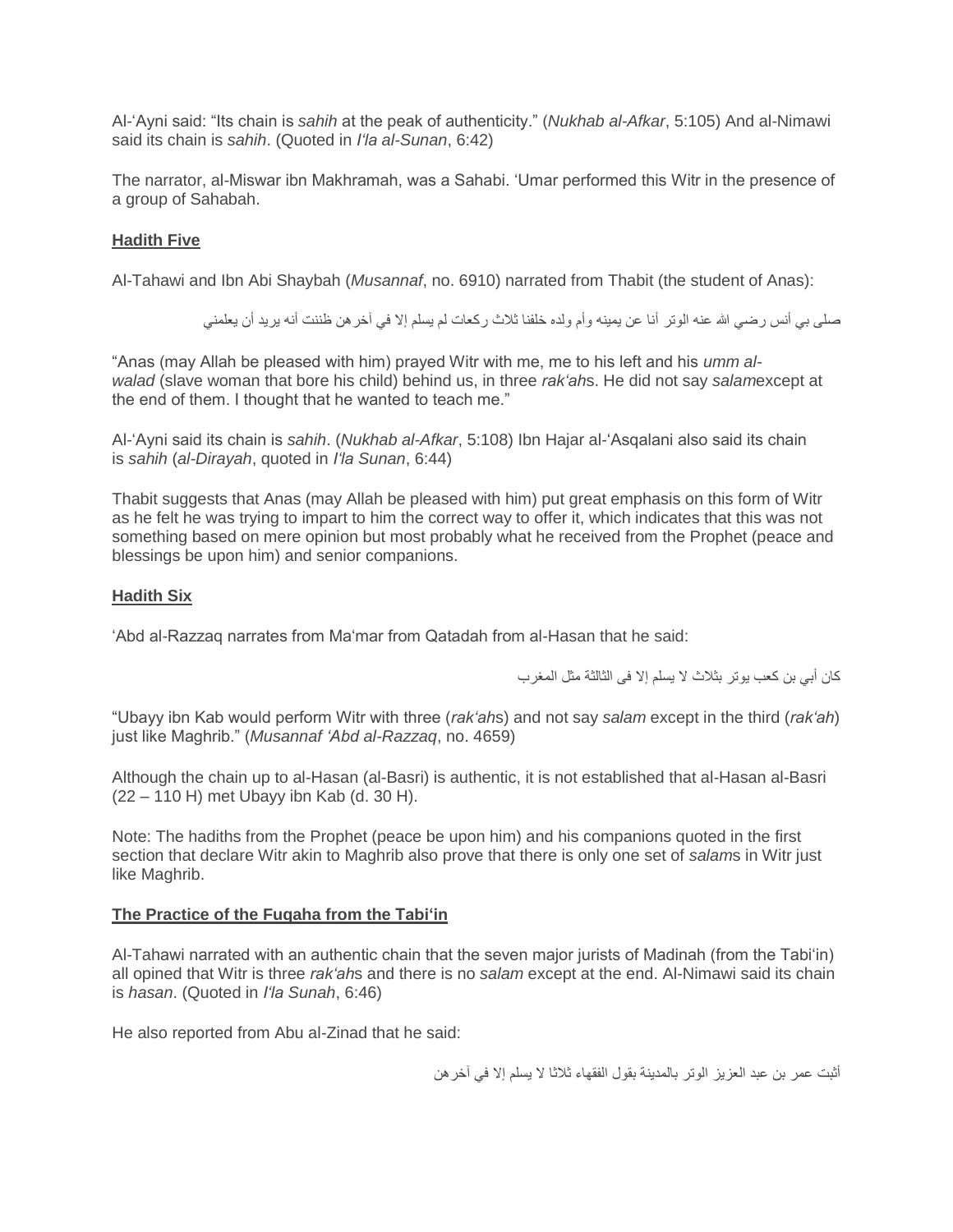"'Umar ibn 'Abd al-'Aziz (d. 101 H) established Witr in Madinah on the basis of the view of the jurists as three (*rak'ah*s), with no *salam* except at the end of them."

Al-Nimawi said its chain is *sahih* (Quoted in *I'la Sunah*, 6:46).

Ibn Abi Shaybah also narrates with authentic chains that the eminent jurists from the Tabi'in, Ibrahim al-Nakhai, Sa'id ibn al-Musayyab and Makhul al-Shami would practice three*rak'ah*s of Witr with only one set of *salam*s at the end (*Musannaf*, no. 6906, 7, 8). Abu Ishaq al-Sabi'i (34 – 127 H), a Kufan Tabi'i, reported that the students of 'Ali and Ibn Mas'ud would not say *salam* upon two *rak'ah*s of Witr (*Musannaf*, no. 6911)

Al-Tahawi concludes:

"This (method of three *rak'ah*s of Witr with only one set of *salam*s at the end) is of that which ought not be opposed since it is supported by the hadith of the Messenger of Allah (Allah bless him and grant him peace), then the practice of his companions and the views of most of them after him, and then their successors agreed upon it." (*Sharh Ma'ani al-Athar*, Maktabah Haqqaniyyah, 1:207)

## **Section Three: The Worshipper Sits at the Second** *Rak'ah* **of Witr for** *Tashahhud*

According to the Hanafi view, the worshipper sits after the second *rak'ah* of Witr, and recites the *tashahhud* (*attahiyyat*) before rising up for the third *rak'ah*. The proof for this is that the Witr prayer is akin to the Maghrib prayer as taught by the Prophet (peace and blessings be upon him) and his major companions – see hadith numbers 4, 5, 6, 7, 10 and 11 in the first section above. 'Allamah Zafar Ahmad al-'Uthmani said: "Drawing a comparison of it (i.e. the Witr) with Maghrib prayer conveys the obligation of sitting upon two *rak'ah*s." (*I'la Sunan*, 6:43-4)

It is further supported by some general hadiths:

## **Hadith One**

When describing the Prophet's prayer, 'A'ishah said as narrated in *Sahih Muslim*:

وكان يقول في كل ركعتين التحية

"And he would say *tahiyyah* (i.e. *tashahhud*) in every two *rak'ah*s." (*Fath al-Mulhim*, 3:484-5)

The word *kull* is for generality, indicating there were no exceptions to this practice of sitting upon every two *rak'ah*s to say *tashahhud*.

## **Hadith Two**

Ahmad transmitted from 'Abd Allah ibn Mas'ud that the Prophet (peace and blessings be upon him) said:

...إذا قعدتم في كل ركعتين فقولوا التحيات هلل والصلوات والطيبات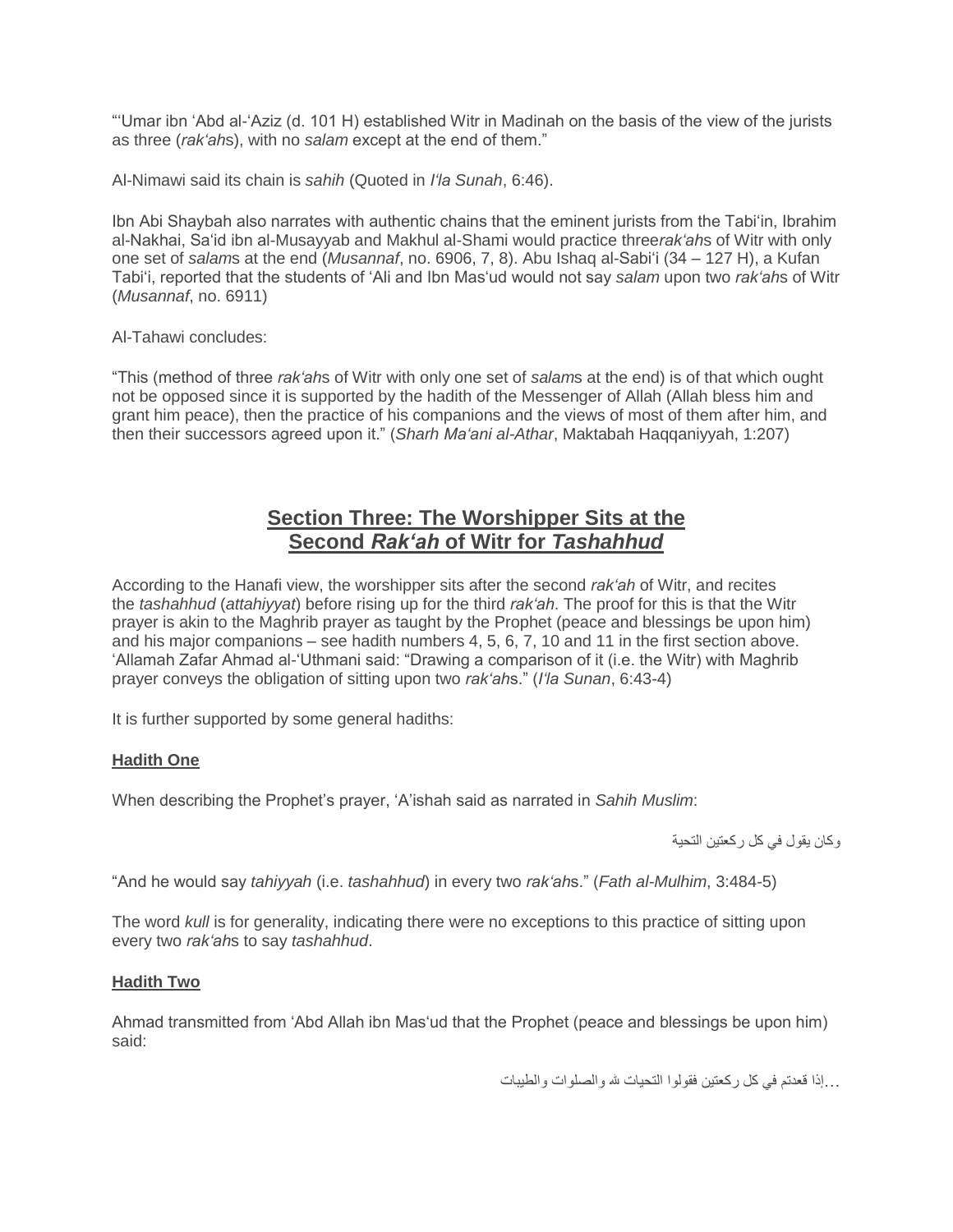"When you sit in every two *rak'ah*s then say *attahiyyatu lillahi wassalawatu wattayyibat*…" (Musnad Ahmad, no. 4160)

The editors of *Musnad Ahmad* said: "Its chain is *sahih* according to the criterion of Muslim." (*Musnad Ahmad*, 7:227)

In this hadith, the Prophet (peace be upon him) said: "when you sit in every two *rak'ah*s," demonstrating that this occurs in every two *rak'ah*s without exception.

Note: The hadiths that state the Prophet (peace be upon him) would not sit in the *rak'ah*s of Witr are interpreted in light of the above evidence. They are interpreted to mean he would not sit with a lengthy sitting that is followed by speech and other activity except after the final *rak'ah* of Witr, not that he would not sit at all (see *I'la al-Sunan*, 6:53-4).

## **Section Four: Qunut is Recited in Witr Before Ruku' of the Third** *Rak'ah*

## **Hadith One**

Imam al-Bukhari narrated in his *Sahih* from 'Asim:

سألت أنس بن مالك عن القنوت فقال قد كان القنوت قلت قبل الركوع أو بعده قال قبله قال فإن فالنا أخبرني عنك أنك قلت بعد الركوع فقال ...كذب إنما قنت رسول الله صلى الله عليه وسلم بعد الركوع شهرا

"I asked Anas ibn Malik about the Qunut and he said: 'Indeed, there was Qunut.' I said: 'Before *ruku'* or after it?' He said: 'Before it.' He said: 'Someone reported to me from you that you said after *ruku'*.' He said: 'He erred. The Messenger of Allah (Allah bless him and gran him peace) only performed Qunut after *ruku'* for a month.'" (*Fath al-Bari*, 2:631)

There are two types of Qunut, one which is recited when a calamity (*nazilah*) befalls the Muslims usually in the Fajr prayer, and another in the final *rak'ah* of Witr. The favoured interpretation of this narration of Anas is that the first uncommon type of Qunut would be recited after *ruku'* while the common Qunut of Witr would be recited before *ruku'*.

## **Hadith Two**

Al-Nasa'i narrated:

أخبرنا علي بن ميمون قال: حدثنا مخلد بن يزيد عن سفيان عن زبيد عن سعيد بن عبد الرحمن بن أبزى عن أبيه عن أبي بن كعب أن رسول الله صلى الله عليه وسلم كان يوتر بثلاث ركعات، كان يقرأ فى الأولى بسبح اسم ربك الأعلى وفى الثانية بقل يا أيها الكافرون وفى الثالثة بقل هو الله أحد ويقنت قبل الركوع، فإذا فرغ قال عند فراغه: سبحان الملك القدوس ٰ

'Ali ibn Maymun reported to us, he said: Makhlad ibn Yazid narrated to us from Sufyan from Zubayd from Sa'id ibn 'Abd al-Rahman ibn Abza from his father from Ubayy ibn Ka'b that the Messenger of Allah (Allah bless him and grant him peace) would perform Witr with three*rak'ah*s, and he would recite in the first (*rak'ah*) *sabbihisma rabbika l-a'la*, and in the second*qul ya ayyuha l-kafirun* and in the third *qul huwa Llahu ahad*, and he would recite Qunut before *ruku'*. When he finished, he said upon completion, *subhanal malik al-quddus*. (*Sunan al-Nasa'i*, Qadimi Kutub Khanah, p. 248)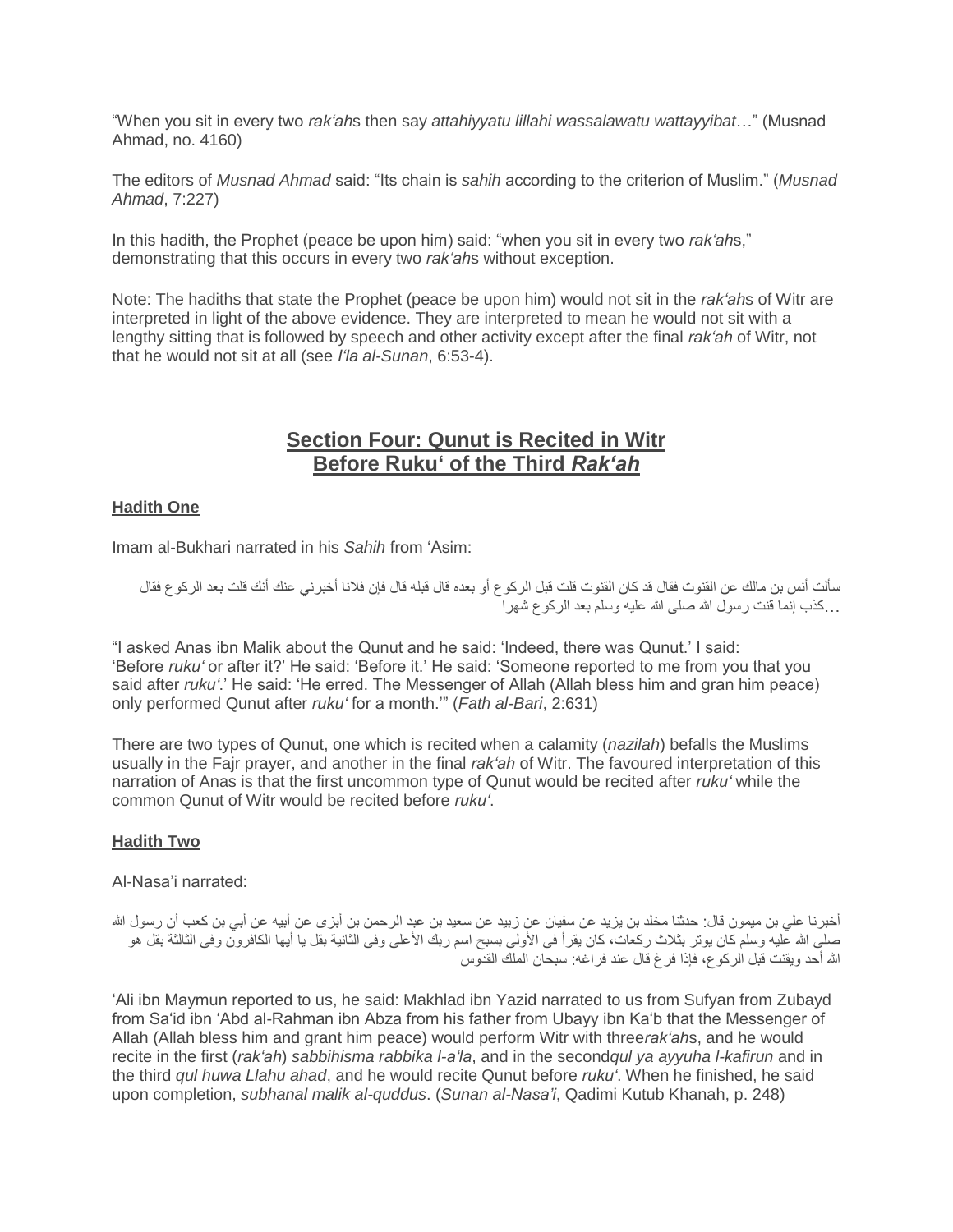The hadith was authenticated by Abu 'Ali ibn al-Sakan, al-'Uqayli and al-'Ayni (as quoted in*I'la al-Sunan*, 6:70-1)

The word *kana* (he would) used in the hadith indicates perpetuity.

Note: Imam Muhammad narrates with his chain in *Kitab al-Hujjah* (1:201) from Ibn 'Abbas almost the exact same description quoted here, although there is some weakness in his chain.

#### **Hadith Three**

Al-Hasan ibn 'Ali said:

...علمني رسول الله صلى الله عليه وسلم كلمات أقولهن في قنوت الوتر

"The Messenger of Allah (Allah bless him and grant him peace) taught me words that I say in the Qunut of Witr…"

It was narrated by Ahmad, Ibn Majah, al-Nasa'i, al-Hakim and Ibn Abi Shaybah. Al-Nawawi said it has a *sahih* chain (*Khulasat al-Ahkam*, no. 1499) This proves that one is to always say the Qunut in Witr.

#### **Hadith Four**

Ibn Hajar al-'Asqalani said:

ور وي ابن أبي شببة بإسناد حسن عن علقمة أن ابن مسعود وأصحاب النبي صلى الله عليه وسلم كانوا يقنتون فى الوتر قبل الركوع

"Ibn Abi Shaybah narrated (*Musannaf*, no. 6983) with a *hasan* chain from 'Alqamah that Ibn Mas'ud and the companions of the Prophet (Allah bless him and grant him peace) would do Qunut in Witr before *ruku'*." (*al-Dirayah*, Dar al-Ma'rifah, p. 194)

'Alqamah ibn Qays al-Nakha'i (d. ca. 60) was a very senior Tabi'i who was born in the time of the Prophet (peace and blessings be upon him) but accepted Islam after his death. He narrated from senior companions including 'Umar, 'Uthman, 'Ali, Salman and Abu l-Darda', although his primary teacher was 'Abd Allah ibn Mas'ud. He became so experienced and adept in knowledge that even the Sahabah would seek knowledge from him and ask him questions! Hence, his testimony that the Sahabah would recite Qunut in Witr before *ruku'* is strong evidence of the prevalence of this practice in the earliest generation of Islam.

#### **Hadith Five**

Ibn Abi Shaybah narrates in *Musannaf* (no. 6972) with an authentic chain:

أن عمر قنت فى الوتر قبل الركوع

"That 'Umar did Qunut in Witr before *ruku'*."

#### **Hadith Six**

Muhammad narrated in his *Kitab al-Athar*: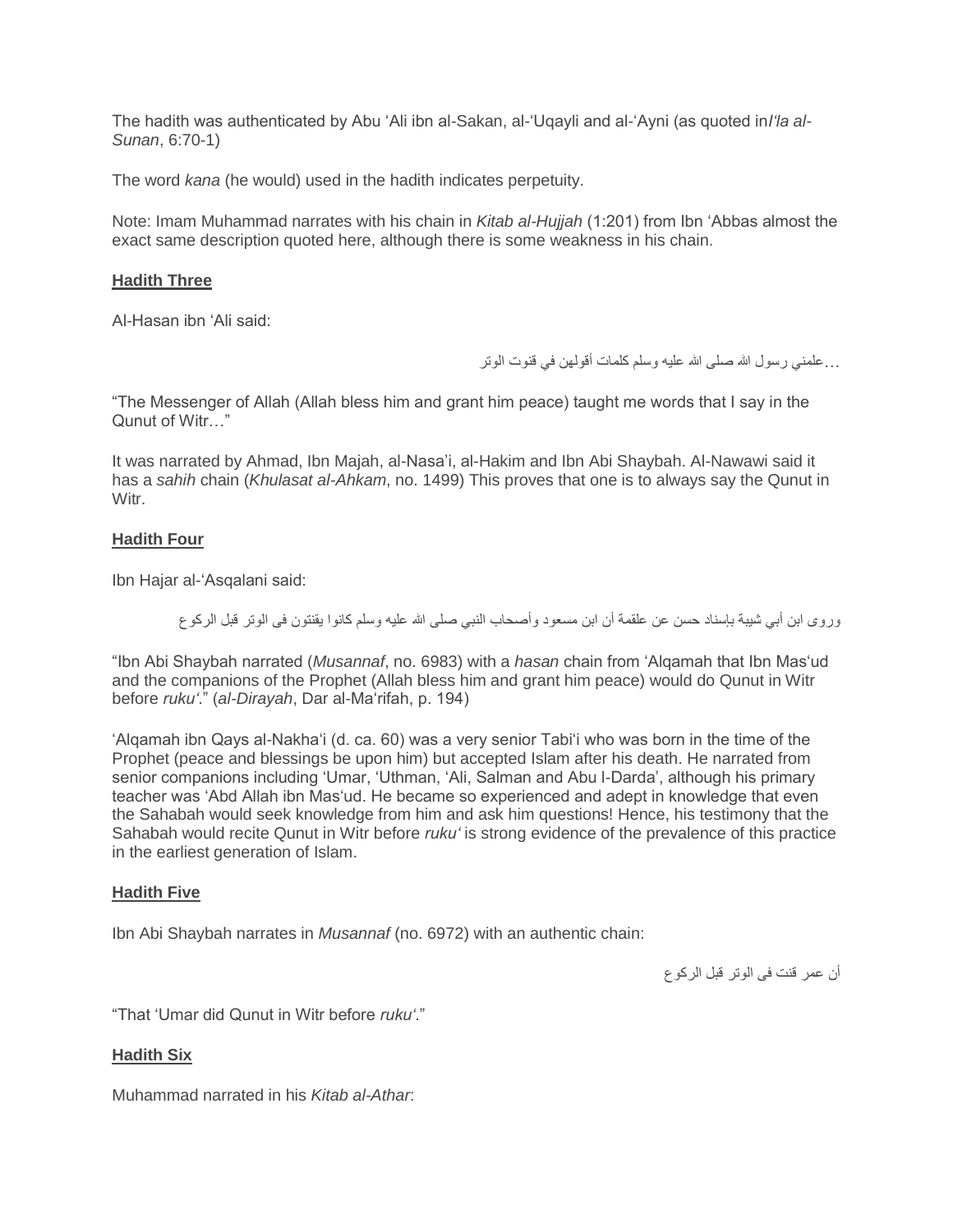أنا أبو حنيفة عن حماد عن إبراهيم أن ابن مسعود كان يقنت السنة كلها فى الوتر قبل الركوع

"Abu Hanifah reported to us from Hammad (ibn Abi Sulayman) from Ibrahim (al-Nakha'i) that Ibn Mas'ud would perform Qunut the entire year in Witr before *ruku'*." (Quoted in *I'la Sunan*6:85)

This is an authentic narration. Although Ibrahim al-Nakha'i did not meet Ibn Mas'ud, his narrations from him are authentic as he clarified that when he does not mention his source to Ibn Mas'ud in any particular narration, it is because he recieved it from multiple reliable sources.

Note: The famous du'a of Qunut, "*Allahumma inna nasta'inuka wa nastaghfiruka…*," was taught by Ibn Mas'ud for the Qunut of Witr as narrated by Ibn Abi Shaybah in his *Musannaf* (no. 6965) with an authentic chain. This du'a was also narrated from 'Umar, 'Ali and 'Uthman as also recorded in the *Musannaf* of Ibn Abi Shaybah.

## **Section Five: The Worshipper Says** *Takbir* **and Raises his Hands before the Qunut**

Ibn Abi Shaybah narrated in his *Musannaf* (no. 7021) from al-Aswad that 'Abd Allah ibn Mas'ud would when he completed the recitation in the third *rak'ah* of Witr, say *takbir* and then recite Qunut, and when he completed the Qunut, he said *takbir* and bowed.

Ibn Abi Shaybah narrates in his *Musannaf* (no. 7027, 7028) that 'Abd Allah ibn Masud would raise his hands upon reciting Qunut. Al-Bukhari narrates in his *Juz' Raf al-Yadayn*:

حدثنا عبد الرحيم المحاربي: حدثنا زائدة عن ليث عن عبد الرحمن بن الأسود عن أبيه عن عبد الله أنه كان يقرأ في آخر ركعة من الوتر قل هو الله أحد ثم يرفع يديه ويقنت قبل الركعة

'Abd al-Rahim al-Muharibi narrated to us: Za'idah narrated to us from Layth (ibn Abi Sulaym) from 'Abd al-Rahman ibn al-Aswad from his father from 'Abd Allah that he would recite in the last rakah of Witr *qul huwallahu ahad* and then raise his hands and recite Qunut before*ruku'*. (*Juz' Raf' al-Yadayn*, no 163)

Imam al-Bukhari suggests the narration is authentic. However, the narrator Layth ibn Abi Sulaym is present in the chain about whom the scholars have mixed opinions.

It is also reported from 'Umar and 'Ali that they would say *takbir* before starting the Qunut (*I'la Sunan*, 6:85-6).

Imam Muhammad narrated:

أنا أبو حنيفة عن حماد عن إبراهيم أن القنوت فى الوتر واجب في رمضان وغيره قبل الركوع وإذا أردت أن تقنت فكبر وإذا أردت أن تركع فكبر أيضا

"Abu Hanifah reported to us from Hammad (ibn Abi Sulayman) from Ibrahim (al-Nakha'i) that the Qunut in Witr is obligatory in Ramadan and outside of it before *ruku'*, and when you wish to recite Qunut, say *takbir* and when you wish to bow, say *takbir* also." (*Kitab al-Hujjah*, 1:200)